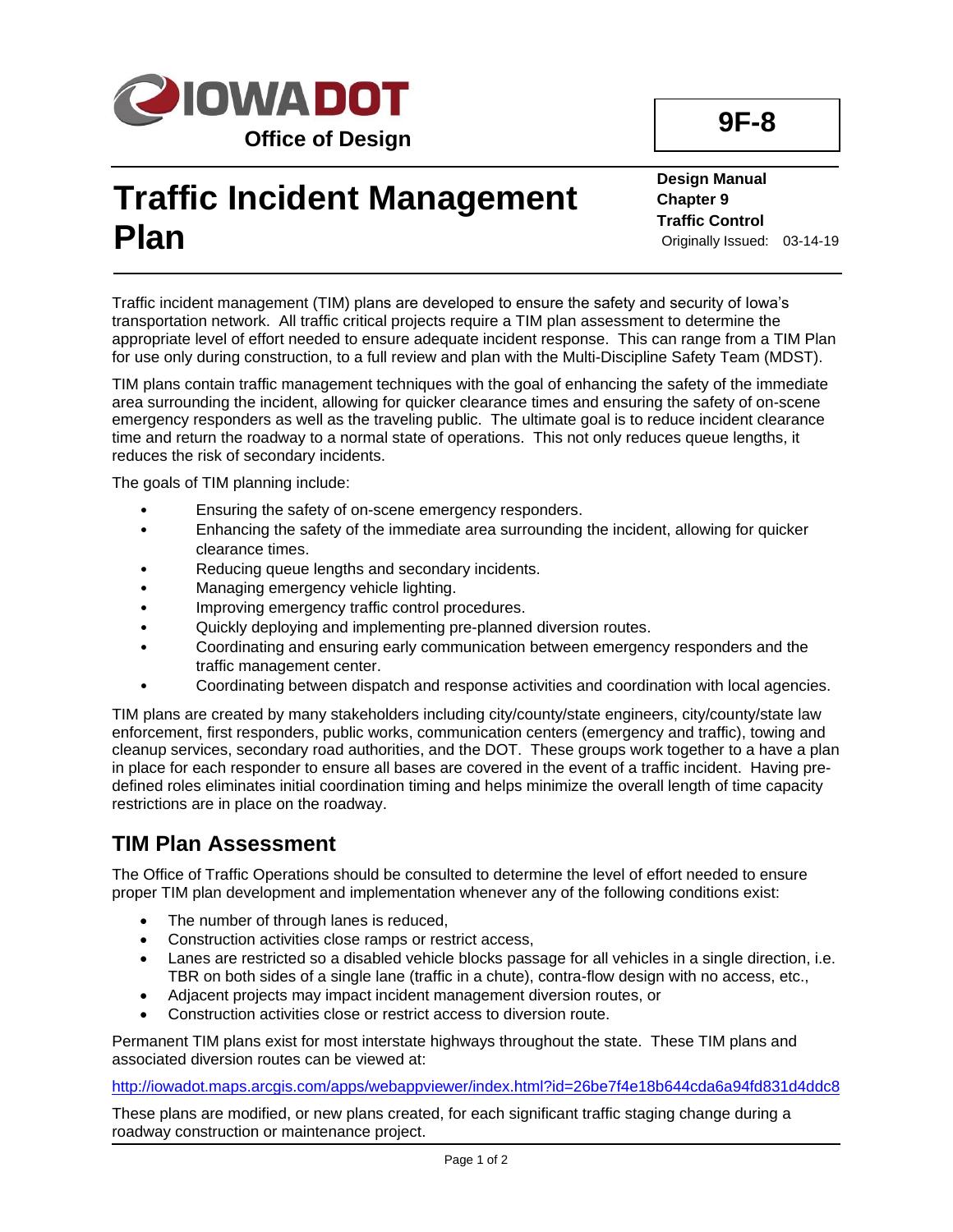The Office of Traffic Operations will develop or modify the TIM plan and review with the Multi-Discipline Safety Team as required.

#### **Diversion Route Plan**

Plans are developed to implement diversion routes for incidents on a stretch of roadway which result in traffic delays exceeding 30 minutes. Delays of this magnitude cost both time and money to Iowa's economy, and the national economy. According to research performed by the FHWA, a 30 minute lane blockage equates to two hours of extra delay for travelers.

#### **Diversion Route Signing Improvements**

TIM plans typically provide for diversion routes when it becomes necessary to divert traffic in response to an incident. Once established, these routes are not always signed. The presence of a construction work zone on the major road may increase the risk and likelihood of having to use these diversion routes. Consideration should be given to reviewing and providing or enhancing any division route signing in response to this increased risk.

### **Additional PDMS and CCTV on Diversion Route**

Construction work zones often provide increased risk of a traffic incident causing increased impact on traffic flow and safety. For example, if the work zone staging decreases the size of shoulders resulting in disabled vehicles impeding or blocking traffic, additional considerations may be indicated to mitigate this additional impact. One of these considerations is adding additional intelligent work zone (IWZ) devices such as Portable Dynamic Message Signs (or PDMS, see Section  $9C-5$ ) and closed circuit TV (CCTV) cameras to incident diversion routes to facilitate management of traffic during traffic diversion. Refer to the Office of Maintenance [I.M. 1.255](../../traffic/manuals/pdf/1001-255im.pdf) for more on incident management.

#### **Traffic Monitoring with Incident Response**

Each TIM plan includes provisions that are aimed at improving emergency traffic control procedures with the goal of quick deployment of responders and timely implementation of pre-planned diversion routes. Managing emergency vehicle lighting is included in incident plans to reduce the distraction and possible blinding effect emergency vehicle lighting may present. TIM plans also include emergency traffic control procedures to ensure that the incident response itself does not create a situation that results in secondary crashes and incidents.

Traffic monitoring with incident response provides 24 hour continuous monitoring of traffic control devices and incident response for emergency situations on projects during complex traffic situations. The vehicle operator traverses the project throughout the entire traffic control zone. The operator:

- Re-erects, repairs, or replaces defective devices.
- Keeps all travel lanes and shoulders available for use by assisting motorists or removing obstructions promptly and safely.
- Summons further assistance as needed.
- Provides notification to Iowa DOT Transportation Management Center (TMC) and emergency responders (when appropriate) when events occur in the work zone that involve traffic crashes and/or traffic queuing events.

### **Communications Plan**

Each TIM plan includes a communication plan for coordinating and ensuring early communication between emergency responders and the traffic management center, as well as coordinating between dispatch and response activities and coordination with local agencies. These communication plans, procedures, and protocols are essential to ensure that all stakeholders are well informed and engaged in providing the appropriate response to each incident.